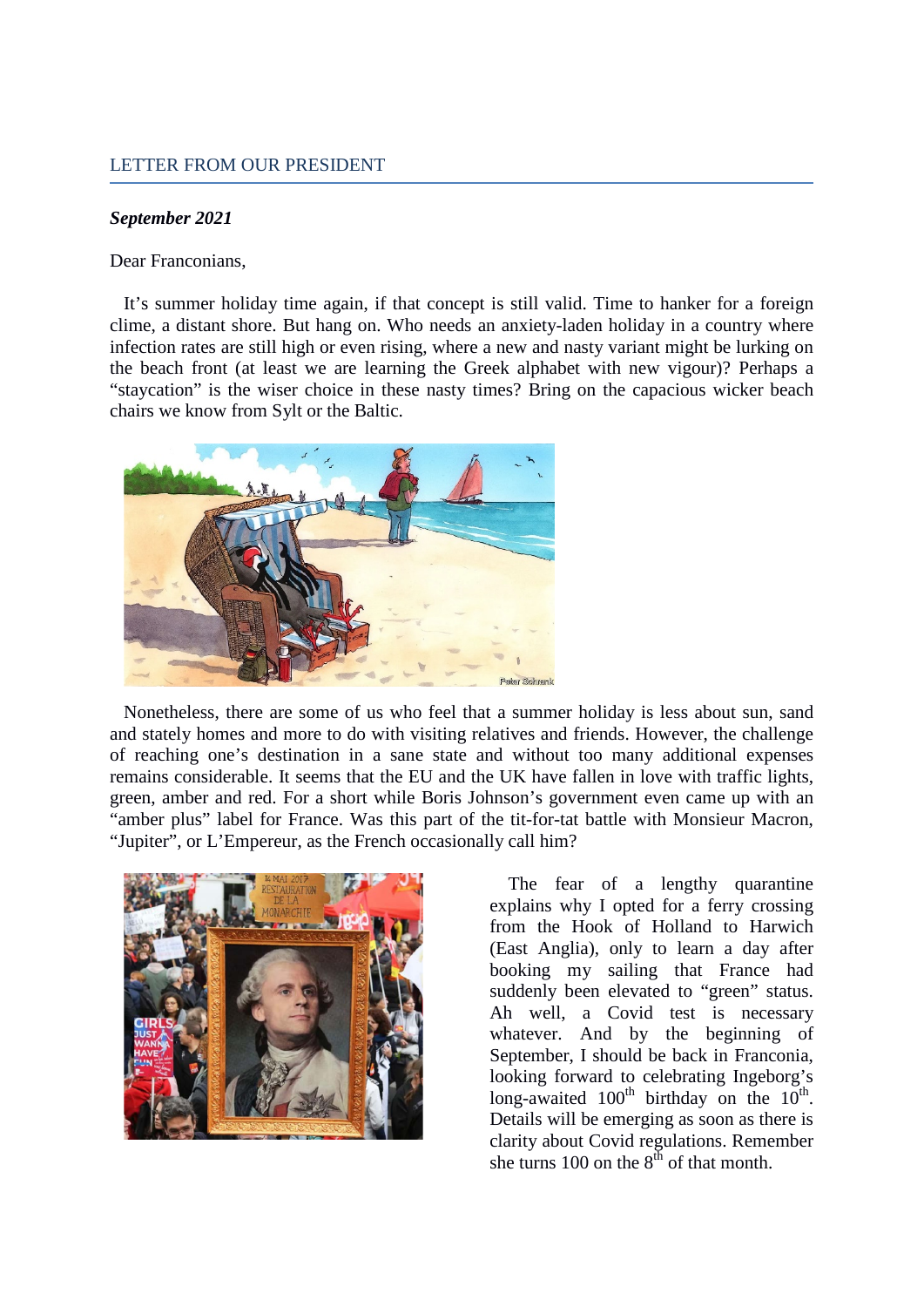I have been amazed at the number of people who have recently gathered at our "Under the Oak Tree" sessions (26 in July, 39 in August). It must mean that many of you are really missing the company of others. I hope, of course, that we can soon resume our other activities, as we did on the  $18<sup>th</sup>$  July, when 14 of us met in Kraftshof for a pleasant walk through the woods outside of the village. We passed by the famous "Irrhain", the home of the "Pegnesischer Blumenorden e.V.", now Germany's oldest literary society. Dating back to the Baroque period, it was founded in 1644 and addressed the overzealous use of French vocabulary in German. Now, of course, we need a society to warn against the overuse of the English language in modern German. Our modest hike, though, was devoted more to keeping our feet dry as we negotiated the various puddles left by the heavy rains of mid-July. I think a healthy day was enjoyed by one and all, so perhaps a late summer walk would be in order.

In case you are curious about our programme in the coming months, I can reveal that we have a number of highlights in the starting blocks. Dr Haberkamm has promised to present his latest book ('Smallest Franconian villages'), Rakhee Mukerjee is looking forward to introducing the Bahnhofsmission in Erlangen, while Karin Berger-Graef, together with her husband Friedrich Graef, have long prepared their talk on Hawaii. And then there is Yvonne's Pub Quiz and a resumption of Dinner Club gatherings, Covid permitting.

I wonder whether you noticed that one of our members, Dieter Castelhun, recently received the Bundesverdienstkreuz am Band.



Dieter Castelhun standing with the Regierungspräsidentin (District President) of Upper Franconia, Heidrun Piwernetz

Dieter Castelhun from Langensendelbach was awarded this honour for his many years of work, together with his late wife, for disadvantaged children in India. It all began over 40 years ago when the Lutheran congregation in Baiersdorf became partners of the Protestant Church of South India, which was running orphanages for up to 400 slum children, many of them "Dalits" (Dalits, also known as "Untouchables", are members of the lowest social group in the Hindu caste system). This worthy cause became known as the Hemalata project. If you are interested in learning more about this work, please contact us and I'm sure we can put you into contact with Dieter Castelhun.